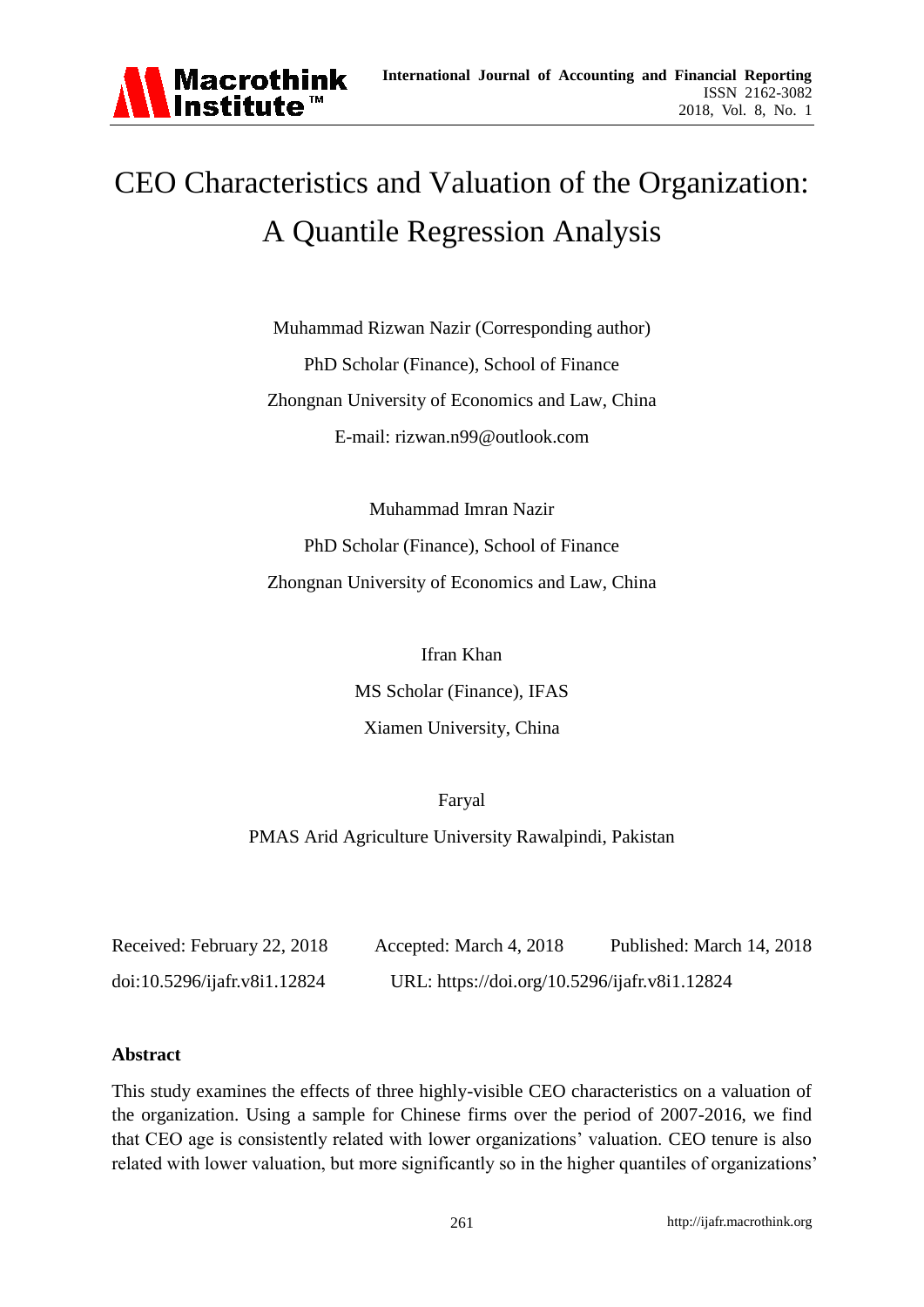

valuation, that is for organizations with high growth opportunities. The CEO duality is found to be valuable only for organizations with high growth opportunities. Overall, this study highlights the contingent association between CEO characteristics and valuation of the organization.

**Keywords:** CEO Characteristics, CEO age, CEO duality, CEO tenure, Performance, Quantile Regression, Chinese firms

**JEL Classifications:** C21, G30, G34

#### **1. Introduction**

Financial economists have always paid considerable interest to the role of chief executive officer (CEOs) and closely monitor the performance of firms as well as the performance of CEOs, because they have substantial influence on the strategic decisions and outcomes of their firms (Daily, 1997; Johnson, 1997; Finkelstein, 1994; Kim, 2016). According to Zahra and Pearce, (1989) CEO powers are enhanced by the control of organization's top decision making group, but still which CEO characteristics matter for firm's performance? Among the other all visible traits only three have been extensively discussed in management literature age, tenure and duality often with the mixed results. The present study investigates the link between these characteristics and firm evaluation, representing a measure of the firm's long-term performance. In this study we will investigate those CEO characteristics especially age and duality which are ignored in previous studies due to their extreme conditional effects.

The recent studies advocate that older CEOs are more vigilant and tend to follow conservative strategies which leads to lower spending on R&D (Barker, 2002) and show least interest by adopting of new technologies (Kitchell, 1997). The psychological experiments point out that with the passage of age as people grow up they became less flexible. According to Vroom (1971), age is associated with more risk aversion. Child (1975) contends that younger CEOs are able to do more physical and mental efforts, consequently challenging the status quo and promoting change and growth in their companies. The argument that younger CEOs tried to adopt new strategies to get better future firm performances intrinsically leads to the 'horizon problem' (Mason, 1984). The CEO's career horizon problem is the function of CEO's age. Whereas younger CEO's with extended career horizon are adopting more risky strategies with comparison of those older CEO's having less career horizon and more advantageous to their jobs and adopting risk averse strategies in resulting low growth of the firm. In fact, some studies have endorsed the fact that with the shorter career horizon CEOs hold back the risky strategies, like Research and development expenditures and international acquisitions (Barker, 2002; Matta, 2008).

The longer CEO tenure can also lead to greater conservatism and status-quo bias, but replacement of CEO is a significant event in the history of any organization because it has remarkable implication on future organizational strategic direction and success. Meanwhile longer tenure CEOs have vital potential drawbacks but there are also many offsetting merits from longer experience and knowledge of the firm come to pass from longer tenure mitigating the negative effects. The experimental confirmation from (Miller, 1991;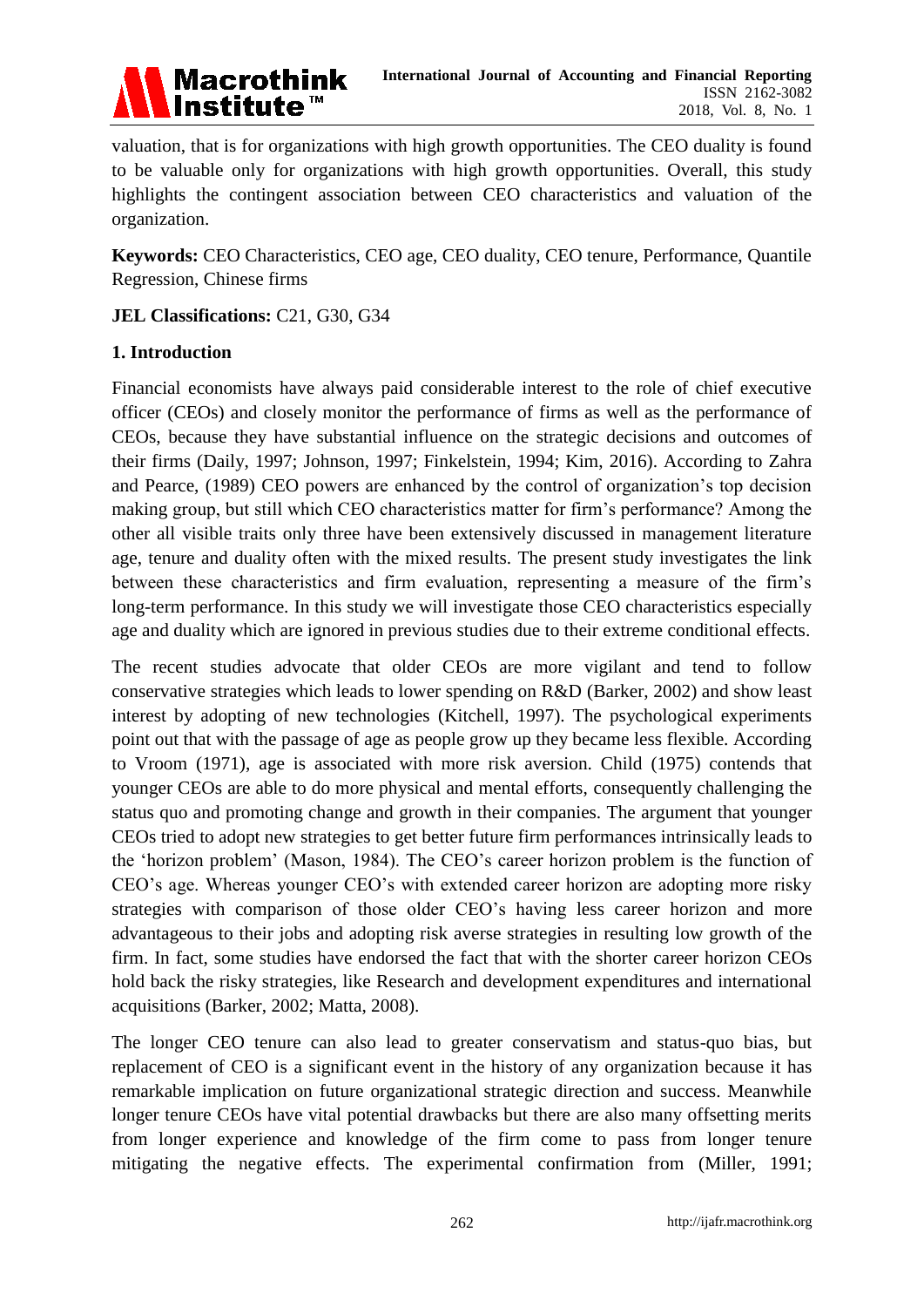

McClelland et al., 2012) advocate that rapid change in CEO position are resulting in negative firm performance perhaps facing uncertain and rapid changing environment. Henderson et al., (2006) contend that CEO can enjoy longer tenure only in stable environment. Anyhow it obviously becomes unfavorable when firms environment are fast changing.

The consequences of CEO duality are more disputed among other characteristics. On the one perspective, agency theory advocates that CEO duality may restrict board monitoring (Allegrini, 2013) and spoil the boards capacity to replace a bad performing CEO (Park, 2002). On the other side, stewardship theory advises that CEO duality creates a vital line of power within the firm and reduce the possible executive conflict and political intrigue (Finkelstein, 1994). It also increases the effectiveness of decision making process Finkelstein (1994), which leads to increase the organizational efficiency. This ought to result in high firm valuation, particularly when firms are in front of external environmental challenge (Kang, 2005).

The previous empirical work found mixed results regarding CEO characteristics because they assume that the effect of CEO characteristics to be homogenous across the firms and no affected by outliers. We use Quantile regression analysis which is particularly appropriate when the data have some outliers or when the OLS regression residuals are not distributed normally (e.g., when the residuals have asymmetric, fat-tailed or truncated distribution). Since dispersion is measured by absolute deviation instead of squared deviation, Quantile regression is less sensitive to outliers. Quantile regression also allows the effect of the explanatory variables to be evaluated at various quantiles of the conditional dependent variable, thus allowing the detection of potential heterogeneity in the effects of the focal variables. In our case, it allows to distinguish the effects in high growth (i.e., high valuation) firms from those in low-growth (i.e., low valuation) firms. Indeed, prior research indicates that the effect of CEO characteristics may be contingent on the firm's context, which can be very much described by the richness of the firm's growth opportunities. In this study we investigate the effect of CEO characteristics on firm evaluation with the help of Chinese manufacturing organizations. We propose the Quantile regression method to find out the desired result.

This study is organized as follows: the theoretical and empirical literature is discussed in section 2. Section 3 shows the data and methodology for this paper. The different research models and assessments with a complete interpretation are involved in section 4. Section 5, concludes the paper and explain the results of this study with policy implications and recommendations for further research.

## **2. Literature Review and Hypothesis Development**

A vast array of extant literature exists on CEO's Characteristics. In result CEOs are expected to have a significant impact on firm's performance given the influence they have over critical decisions. The instinctive abilities (which are hard to observe) and apparent characteristics (likewise age, tenure, duality) make the difference in between CEOs.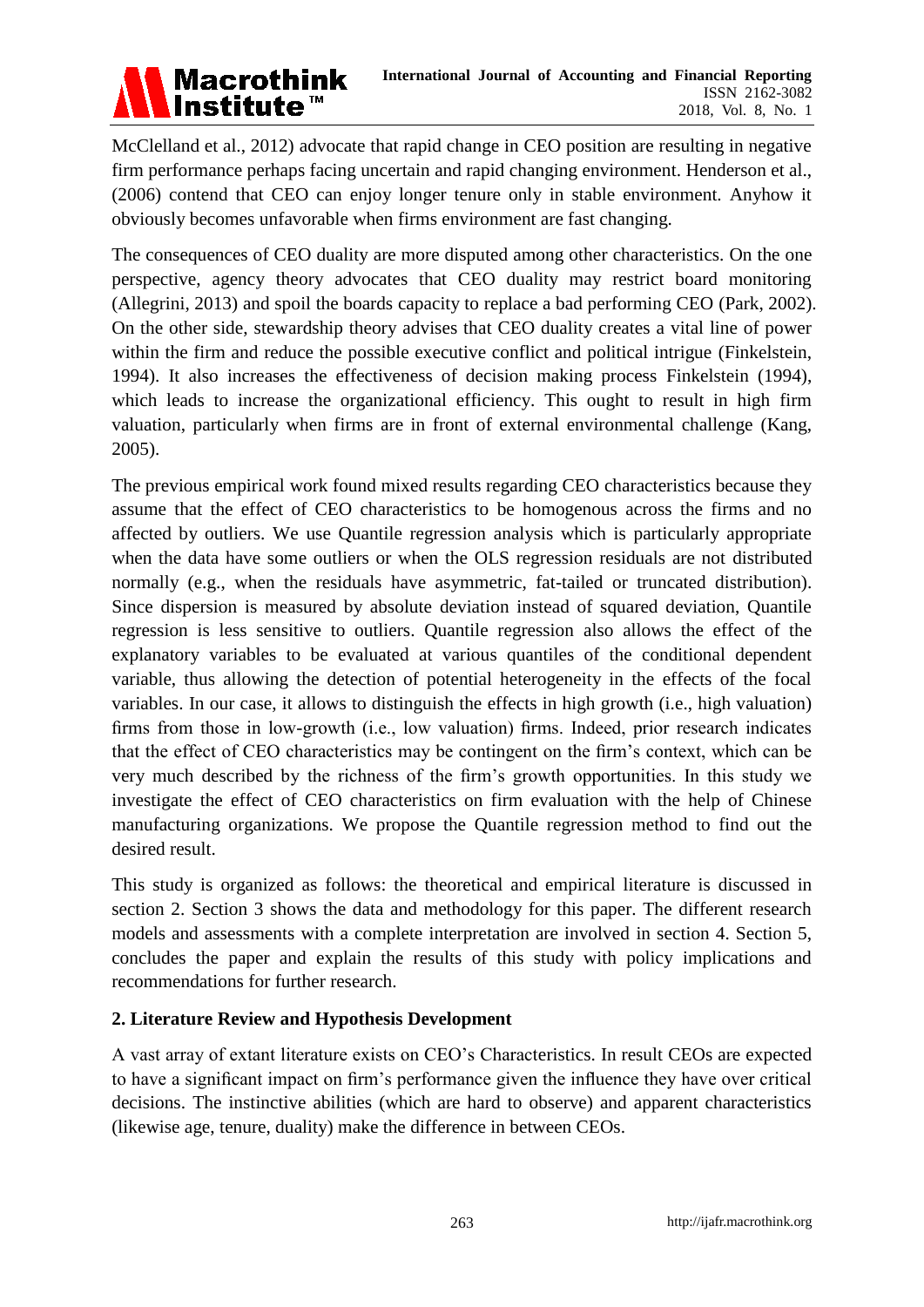

The previous theoretical work predicts that a CEO's age impact on his risk preferences and risk taking behavior, but results are mixed. Specifically, models incorporating career concerns predict that younger CEOs are more risk averse because they do not yet have reputations as high quality managers (Hirshleifer, 1993). As such, younger CEO's can be punished more harshly for poor performance through markedly reduced future career opportunities, which can induce them to adopt more conservative investment policies. In contrast, Stole (1996) developed a model that predicts that younger CEOs invest more aggressively and take greater risks to signal superior ability. In particular, younger CEOs overweight their personal beliefs and exaggerate their investment behavior to appear talented.

The influence of the decision maker's age has long been a topic of intense debate in management studies. The possible effect of CEO's age on a firm's performance has got attention in the literature, as it can be assumed that older CEO's have a competitive advantage compared to younger, who inevitably have less experience in business. While experienced managers may help to improve the firm's performance. They also likely to be reluctant and are flat follower to the status quo. Vroom and Pahl (1971) documented a negative relationship between age and risk taking behavior. Whereas some studies find strong relationship among young management and firm growth (Child, 1975).

Matta and Beamish (2008) advocate that vigilant behavior of older CEO's stem from their shorter decision horizon. They give priority to the short term projects when they are near to retirement. Davidson et al., (2007) examined the impact of CEO's career horizon on the firm's earning management and surprisingly found that age have large discretionary accruals in the year before their retirement. Gibbons and Murphy (1992) supported that those projects got the attention of CEOs which are payoff before their retirements. Similarly Hirshleifer (1993) contend that younger CEOs may also focus to invest in short term projects in start of their career to build good reputation in front of management. So, prior literature generally talk about the impact of executive age which may influence on firm performance but with mixed results.

The risk taking is a significant step for a firm's profitability and future growth. We suppose CEO age to be detrimental to long-term firm performance and valuation. Consistent with this idea, Serfling (2014) proposed that firms with older CEOs having less risky investment policies in result lower stock return volatility specifically lower R&D investments, diversifying acquisitions, and lower operating leverage. Whenever firms replaced young CEO with older one the market react negatively. So we propose following hypothesis for CEO's age:

## *Hypothesis 1: CEO age is associated with lower firm valuation.*

While Tenure and CEOs age are evidently correlated, previous studies argue that CEO tenure may affect the firm's performance in different ways, because the performance of a CEO at age of 60 in a tenure of 5 years is definitely different from age of 50 years in same tenure. Miller (1991) found that firms having long tenured CEOs is weaker in firm's strategy and its environment because they are rigid and believe to maintain status quo. Consistent with this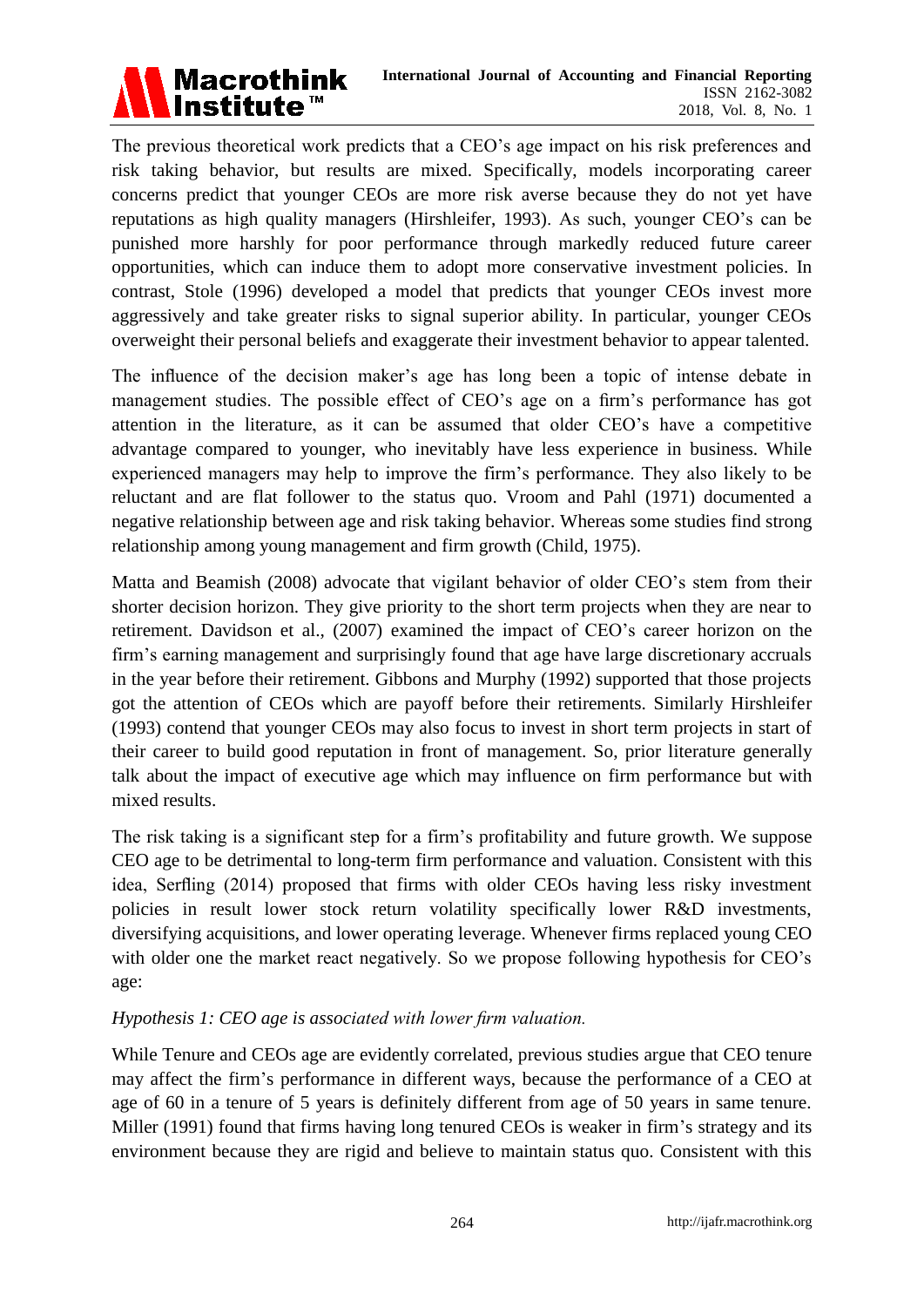

view, his results showed inverse relationship in contrast with CEO tenure and firm's performance. So, longer CEO tenure come into sight to hurt firm performance.

The agency theory channel is another aspect of inverse relationship between CEO tenure and negative firm's performance. According to (Morck, 1988) long tenure CEOs having their personal relationship with the board members and less likely to be disciplined for poor performance. In the light of same concept Hermalin and Weisbach (1991) show that performance, measured by Tobin's Q, decreases with CEO tenure.

McClelland et al., (2012) contend that the effect of CEO tenure depends on the dynamics of the firm's industry. CEO tenure has a negative influence on future performance in rapidly-changing industries, but not in more stable industries. These results suggest that the negative effect of CEO tenure on long-term performance, and hence valuation of the firm, will be more pronounced in high-growth firms, which typically face a more uncertain future. We propose the following hypothesis regarding CEO tenure.

*Hypothesis 2A: CEO tenure is correlated with lower firm valuation.*

*Hypothesis 2B: The negative effect of CEO tenure on firm valuation is stronger in firms with more growth opportunity, as they face a more uncertain and changing environment.*

The existing literature addresses the CEO Duality in two different ways. The agency theory argues that CEO duality leads to entrenchment and a weak, ineffective board and reducing the performance potential of the firm. On the other hand the stewardship advocates in favor of CEO duality which increases board effectiveness by concentrating power and controlling conflicts within the board. Park (2002) supported the deteriorates association between firm performance and CEO termination. This imitates the independence of board and place it under the control of CEO. Bhagat and Bolton (2008) finds that the duality is negative correlated with firm's performance and firm's valuation.

On the other hand stewardship theory highlight the significant benefits of CEO duality. It decreases the internal and external conflicts of board (Finkelstein, 1994). Moreover duality gives the power to the CEO for running the firm's operations and taking decisions quickly and the line of reporting authority is with single person which leads to the greater organizational effectiveness (Henderson, 2006).

The board of directors is "at the peak of internal control system, has the final responsibility for the functioning of the firm" (Jensen, 1993). However, when the board chairman is also the CEO, The board strength to monitor and supervise the management is reduced as a result of lack of independence and a conflict of interest (Lorsch, 1989). The issue that arises when companies put into practice CEO duality is "who monitors management?" This is best expressed as, "custodies" or "who will watch the watchers." Unlike in a two tier system, the unitary system has the boards at the highest internal control system as argued by (Jensen, 1993). It has been argued that the firm's managers' influence in setting board agenda and controlling information flows could impede the board's ability to perform its duties effectively (solomon, 1993). The firm's managers' ability to determine the board agenda and flow of information is predicted to be much stronger when the board chairman is also CEO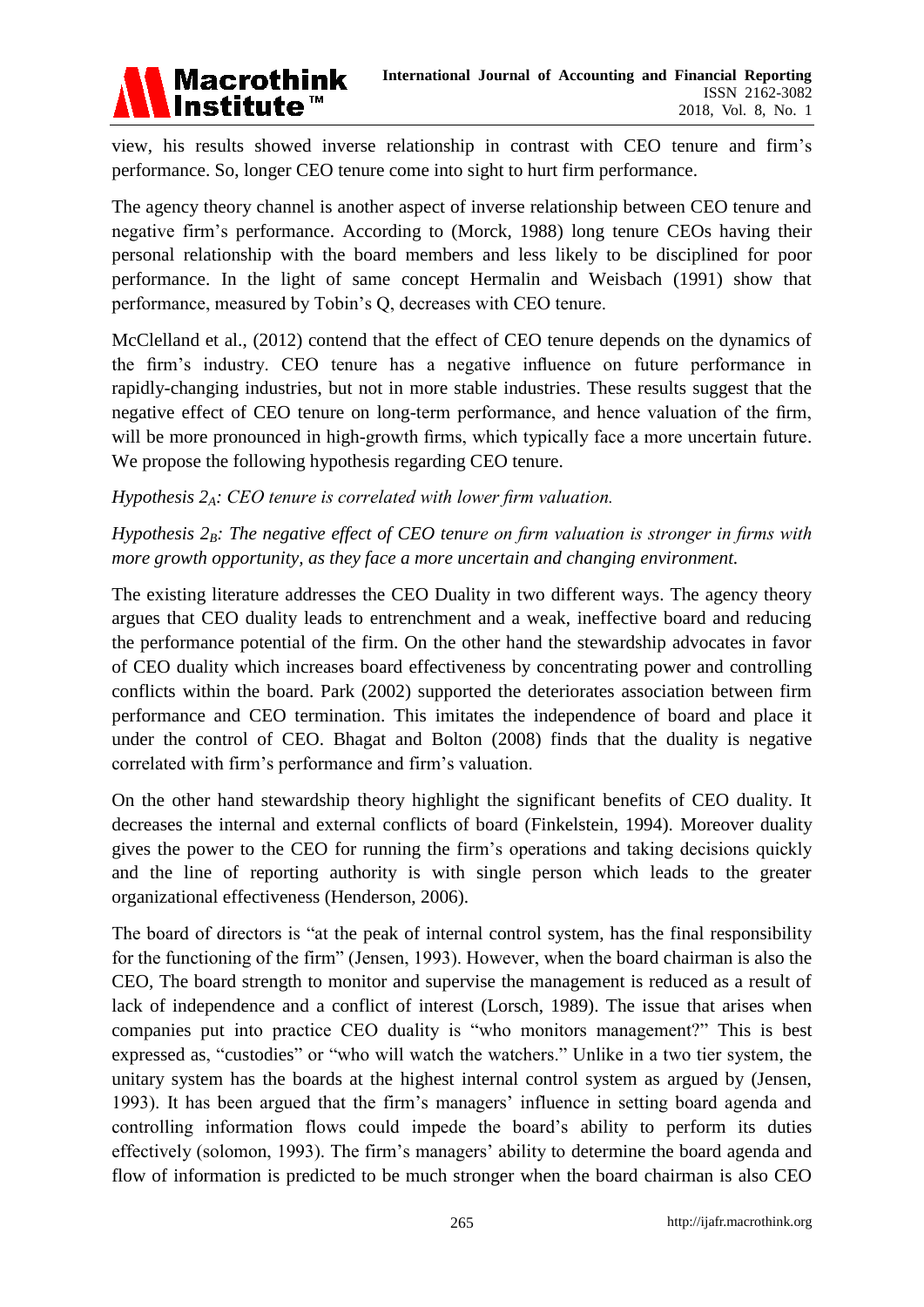

than when the firm adopts a non-dual structure. Daynton (1984) supported that the board is the primary force pushing the company towards realizing the opportunities and meeting the obligations to the shareholders and other stakeholders. He explained that it is the CEO who enable the board to play the primary force.

In a similar way, dual leadership structure "signals the lack of separation on the decision management and the decision control" (Jensen, 1993). Rechner (1991) argued that the ideal corporate governance structure in which the board is composed of a majority of outside directors and a chairman who is an outside director. She declared that the weakest corporate governance structure is one where the board is dominated by insider directors and the CEO holds the chairmanship of the board. When one person dominates a firm, the role of independent outside directors becomes "hypothetical". Renchner (1989) claimed, "This structure is likely to function as a rubber stamp board given the total control of the CEO". A structure of this type is likely to lead to the board being incapable of protecting the interest of the shareholders.

The issue of separation of the top two post has been addressed in the Cadbury committee, which recommended that the roles of the board chairman and the CEO be separated. The need of separation is that when both the monitoring roles and implementation role are vested in a single person, the monitoring roles of the board will be severely impaired. The impairment in the board independence could affect the board incentives to ensure that management purses value increasing activities. Hampel (1998) point out that in some circumstances, the top two roles can be combined, but it recommends that the reasons for combining the roles be publicly disclosed. Though the literature seems to consistently argue that separate individuals for the post of CEO and chairman leads to a better corporate governance system, the real issue is whether this leads the board to be a better monitor and, thus, is capable of increasing the value of the firm. The supporters of the CEO duality structure argue that combining the two roles provides a clear focus for objectives and operations (Finkelstein, 1994).

The effect of CEO duality on firm's performance rely on the internal and external structure of the firm (Boyd, 1995). In the high growth sector firms face more uncertainties and challenges whereas low growth firms are more certain.

Based on these arguments, we propose the following hypothesis:

*Hypothesis 3A: CEO duality is associated with lower firm valuation.*

*Hypothesis 3B: CEO duality is more strongly associated with lower firm valuation in firms with fewer growth opportunities.*

*Hypothesis 3C: CEO duality is associated with higher firm valuation.*

*Hypothesis 3D: CEO duality is more strongly associated with higher performance in firms with more growth opportunities.*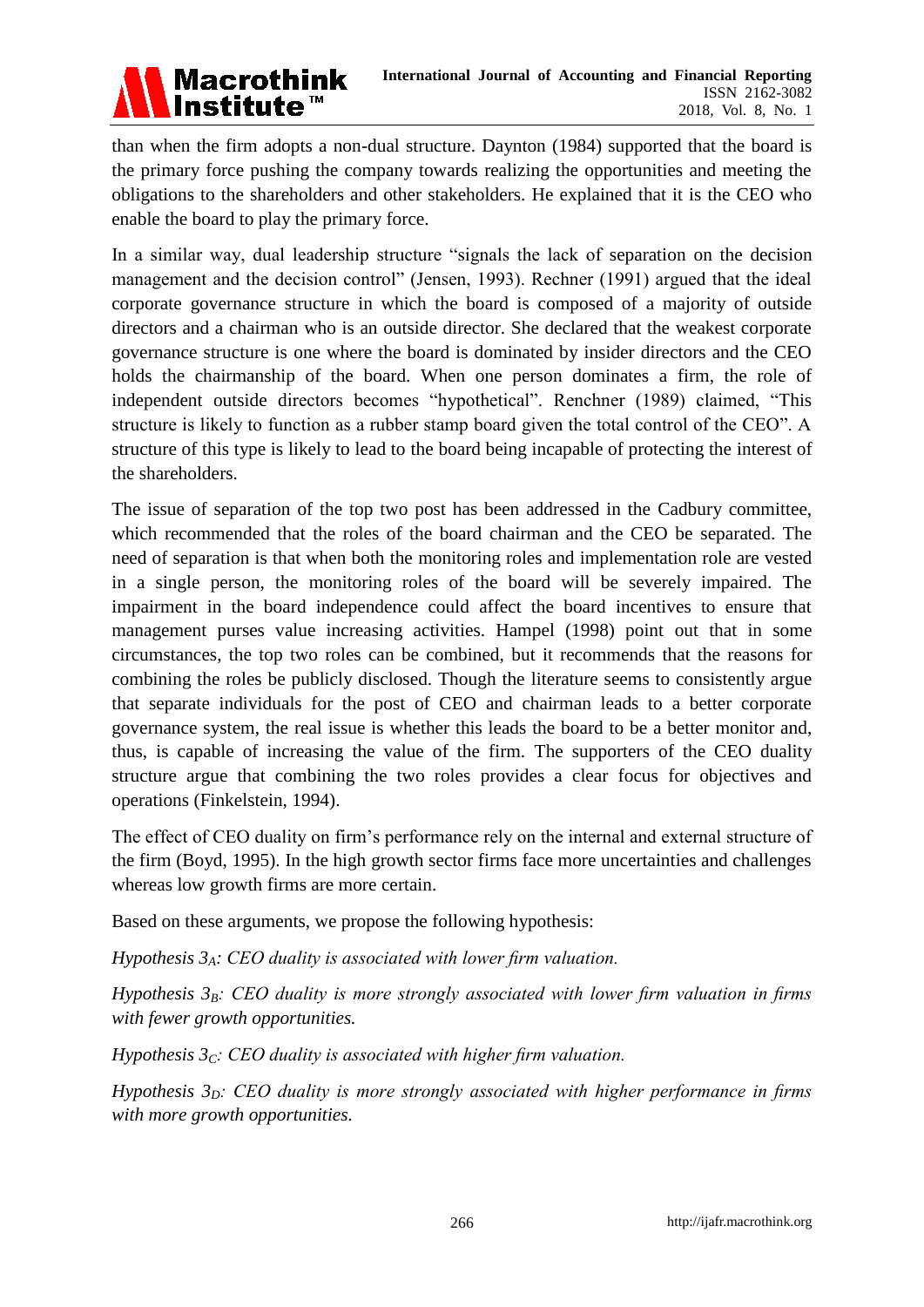

# **3. Data and Methodology**

## *3.1 Data Sample*

The sample consists of the manufacturing companies listed on the Shanghai Stock Exchange, China for the time period 2007-2016. We have selected the sample from publicly listed organizations for the reason that of the market capitalization and the top firms in China. We have collect data on 60 manufacturing firms for a 10 years' time period and the main data comes from the China Stock Market & Accounting Research (CSMAR) data base.

## *3.2 Econometric Strategy*

To measure the firm valuation, this study use Tobin's Q. This variable is calculated by the ratio of market value of equity plus total liabilities over the book value of the assets. We take the natural log of the Tobin's Q to alleviate the adverse effect concerning to its positive skewness (Barontini and Caprio, 2006; Adams and Ferreira, 2009). The organizations with maximum Tobin's Q are generally related with more growth opportunities. Meanwhile the correlation investigation emphasizes the effect of the organizations governance structure and the financial features on its market estimation, this study use multivariate regression to examine the relation between CEO characteristics and the firm valuation. The variables of concentration are CEO duality, tenure, and age. CEO age is the number of years since the CEO was born. CEO duality is a dummy variable that equals one if the CEO is also the chairperson of the board, and zero otherwise. The CEO tenure is the number of years the CEO has been in the same position.

The multivariate regressions consist a number of control variables that are anticipated to affect an organizations valuation. Three variables are incorporated to the structure of the organization's governance: board independence, ownership, and size. The board size is measured by the number of directors in a particular board. As for as concern to the larger boards are substance to larger the management problems to handle the different situations and ultimately there is negative influence on a firm valuation (Jensen, 1983; Yermack, 1996). The board independence is measured by the ratio of independent directors over the total number of directors in a particular board. The independent boards are more probable to terminate the CEO in case of the poor performance which leads to the poor valuation of the organizations, whereas the organization with more board independence are more suspicious at selecting and paying for acquisitions objects (Weisbach, 1988; Byrd and Hickman, 1992; Nazir et al., 2016). The board ownership is calculated by the proportion of shares mutually held by all board members. This ownership emboldens inspections and should lead to the more valuation of the organizations. The board ownership and management is related with the greater organization valuation (Yermack, 1996). The other control variables are asset composition, firm size, leverage and growth rate. The firm size is measured by the natural log of the total assets. As for as the smaller organizations are normally related with the more valuation. The leverage is a current and non-current debt by the total assets. Moreover engendering the more tax savings, the maximum leverage is probable to execute the stricter restraint on the regulatory authorities.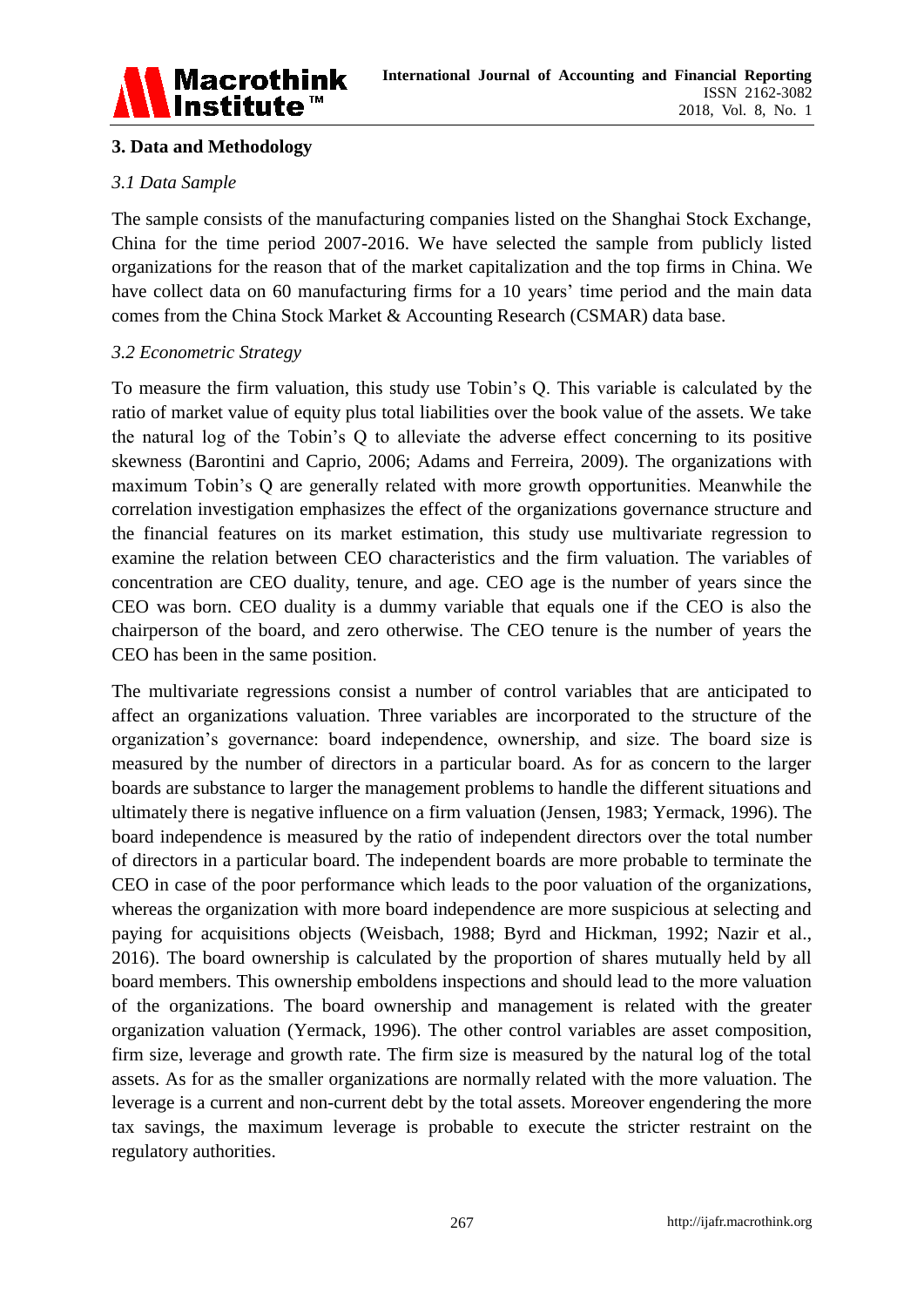

The regression model as follows:

$$
\ln(Tobins'sQ) = \alpha_1 EO \, age + \alpha_2 EO \, tenure + \alpha_3 EO \, duality + \alpha_4 \, Board \, size + \alpha_5 \, Board \, independence + \alpha_6 \, Board \, ownership + \alpha_7 \, Firm \, size + \alpha_8 \, Leverage + \varepsilon
$$

The model is first assessed by OLS regression with standard errors corrected for assembling at the organization level. This method generate the mean conditional effect of each of the independent variables. As for as, it might obscure the potential heterogeneity in the association among CEO characteristics and the organization value. The development of hypothesis in the previous section, the influence of some of our main variables is provisional on the environmental improbability facing the organizations. To examine this contingent influence, a probable methodology may thus to be interrelate each main variable with the Tobin's Q signifying the organizations growth opportunities. Therefore, we apply Quantile regression to examine for such conditional effects. One benefit of Quantile regression is that it is fewer delicate to outliers and normally distributed errors. Therefore the utmost essentially, it might variable. The dependent variable of Tobin's Q has been shown to seizure an organization's future growth opportunities, we suppose that the coefficient of CEO duality and tenure to diverge through the quantiles, subsequently we have assumed that the influence of these variables should diverge through low and high growth organizations. We evaluation the model at the  $25^{th}$ ,  $50^{th}$ ,  $75^{th}$ , and  $90^{th}$  quantiles. The lesser quantiles normally show the organizations with low growth valuations, while the higher quantiles usually symbolize organizations with more growth opportunities. Finally, the indication is to examine whether CEO characteristics have difference influence on the high growth valuation firms as compared to the low growth valuation firms.

## **4. Empirical Results and Discussion**

## *4.1 Descriptive Statistics*

Table 1 shows the descriptive statistics for the sample of this study. The average of CEO age is 43 years. A quarter of CEOs age are younger than 42 years whereas the other quarter are older than 53 years. The average tenure of the CEO is 16.1 years which is one of the average tenure to construct the strategies and implementation which ultimately effect on the valuation of the organization. The majority of the organizations have joint leadership structures because the mean value of the CEO duality is 0.600. In fact the mean value of the independent directors is 0.401 which are sitting on their boards. The average board size of a particular organization is 7.700. Board ownership explains a positive skewness, whereas the mean is about 5.7% and the median value is 1.96%. Table 2 investigates the relationship of the selected variables, which shows there is no multicolinearity issue between the variables in this study. Figure 1 shows the graphical presentation of the three CEO characteristics with the performance valuation (Tobin's Q). Figure 2 explains the graphical presentation of the Tobin's Q of all the organizations.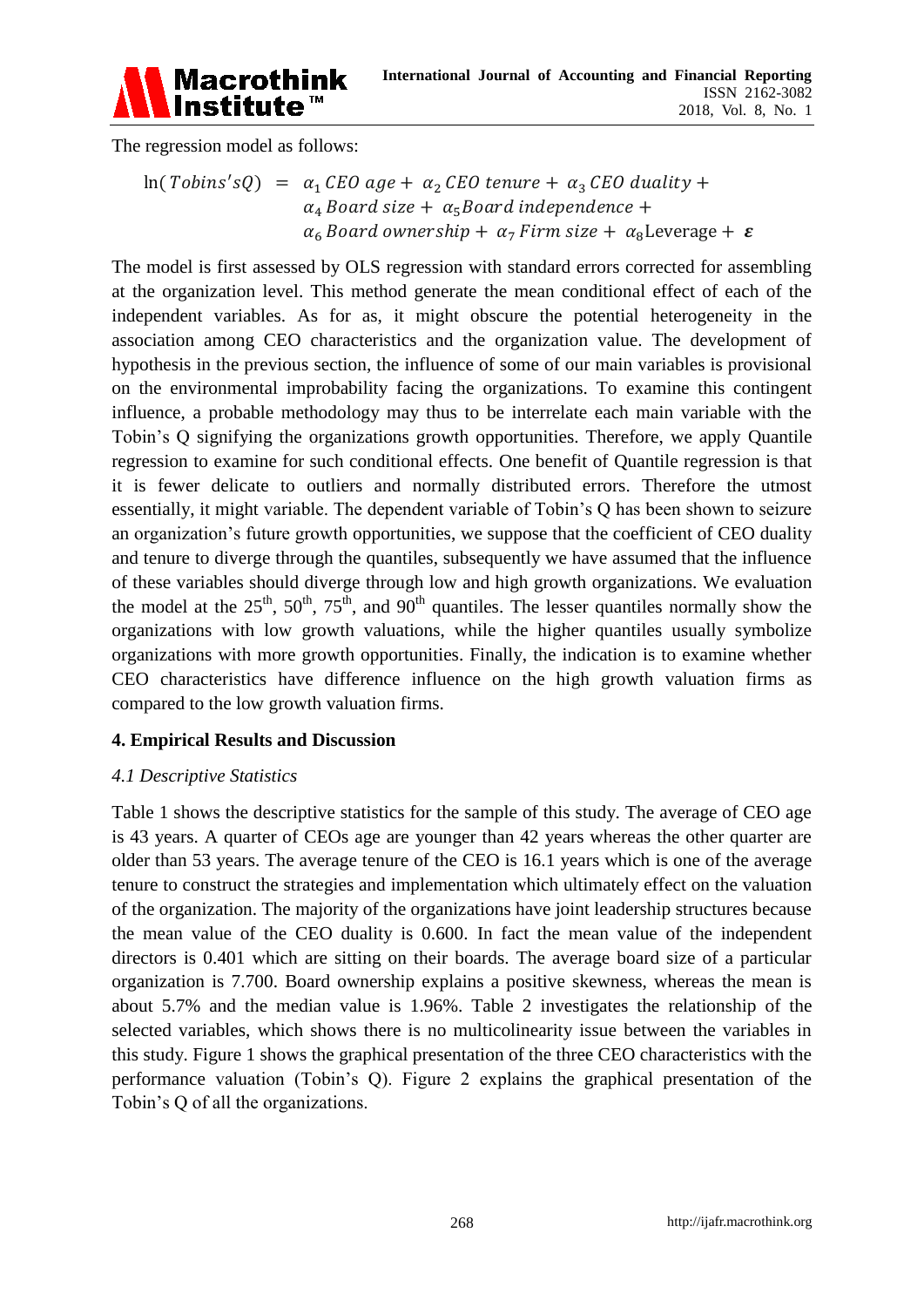| Table 1. Descriptive statistics |        |         |           |                 |                 |                 |             |          |
|---------------------------------|--------|---------|-----------|-----------------|-----------------|-----------------|-------------|----------|
|                                 | Mean   | Std.Dev | <b>CV</b> | Q <sub>25</sub> | Q <sub>50</sub> | Q <sub>75</sub> | <b>Skew</b> | Kurtosis |
|                                 |        |         |           |                 |                 |                 |             |          |
| Tobin's Q                       | 1.129  | 0.381   | 0.337     | 0.484           | 0.846           | 1.497           | 0.124       | 1.731    |
| CEO age                         | 43.000 | 10.732  | 0.249     | 42              | 47              | 53              | 1.659       | 4.831    |
| CEO tenure                      | 16.100 | 1.579   | 0.098     | 17              | 19              | 23              | $-1.691$    | 4.678    |
| CEO duality                     | 0.600  | 0.490   | 0.816     | $\theta$        |                 |                 | $-0.408$    | 1.166    |
| <b>Board Size</b>               | 7.700  | 1.269   | 0.164     | 8               | 9               | 9               | $-0.305$    | 1.417    |
| Board Independence              | 0.401  | 0.070   | 0.174     | 0.330           | 0.533           | 0.590           | 0.463       | 1.499    |
| <b>Board Ownership</b>          | 5.719  | 1.962   | 0.343     | 4.577           | 6.475           | 9.667           | 0.328       | 1.788    |
|                                 |        |         |           |                 |                 |                 |             |          |
| Firm Size                       | 15.912 | 1.442   | 0.091     | 15.571          | 17.313          | 19.827          | $-0.118$    | 1.145    |
| Leverage                        | 0.284  | 0.395   | 1.391     | 0.272           | 0.732           | 1.365           | 1.602       | 4.046    |

 $T$  11. Descriptive statistics statistics statistics statistics statistics statistics statistics statistics statistics statistics statistics statistics statistics statistics statistics statistics statistics statistics sta

Std.Dev denotes the standard deviation; CV show the coefficient of the variation; Tobin's Q is the market equity plus total liabilities to total assets; CEO age is the number of years since the CEO was born; CEO duality show that the CEO is also chairperson of the board; CEO tenure is the number of years since the CEO hold the position; Board independence is the proportion of the independent to total directors; Firm size is the natural log of the total assets; Board ownership is the proportion of shares hold by all the members of the board; Leverage is the total debt over total assets.

|                        |                |          | 2        | 3        | $\overline{4}$ | 5        | 6        | 7        | 8        | 9     |
|------------------------|----------------|----------|----------|----------|----------------|----------|----------|----------|----------|-------|
|                        |                |          |          |          |                |          |          |          |          |       |
| Tobin's Q              | 1              | 1.000    |          |          |                |          |          |          |          |       |
| CEO age                | $\overline{2}$ | $-0.043$ | 1.000    |          |                |          |          |          |          |       |
| CEO tenure             | 3              | $-0.020$ | $-0.068$ | 1.000    |                |          |          |          |          |       |
| CEO duality            | $\overline{4}$ | 0.039    | 0.220    | 0.012    | 1.000          |          |          |          |          |       |
| <b>Board Size</b>      | 5              | 0.023    | 0.021    | $-0.002$ | $-0.034$       | 1.000    |          |          |          |       |
| Board Independence     | 6              | 0.016    | 0.026    | 0.084    | 0.025          | $-0.342$ | 1.000    |          |          |       |
| <b>Board Ownership</b> | 7              | 0.071    | 0.018    | 0.029    | 0.104          | 0.058    | 0.004    | 1.000    |          |       |
| Firm Size              | 8              | 0.005    | $-0.049$ | 0.003    | $-0.007$       | $-0.106$ | $-0.049$ | $-0.120$ | 1.000    |       |
| Leverage               | 9              | $-0.033$ | 0.080    | $-0.010$ | 0.002          | 0.013    | $-0.062$ | $-0.075$ | $-0.041$ | 1.000 |

# Table 2. Correlation between the variables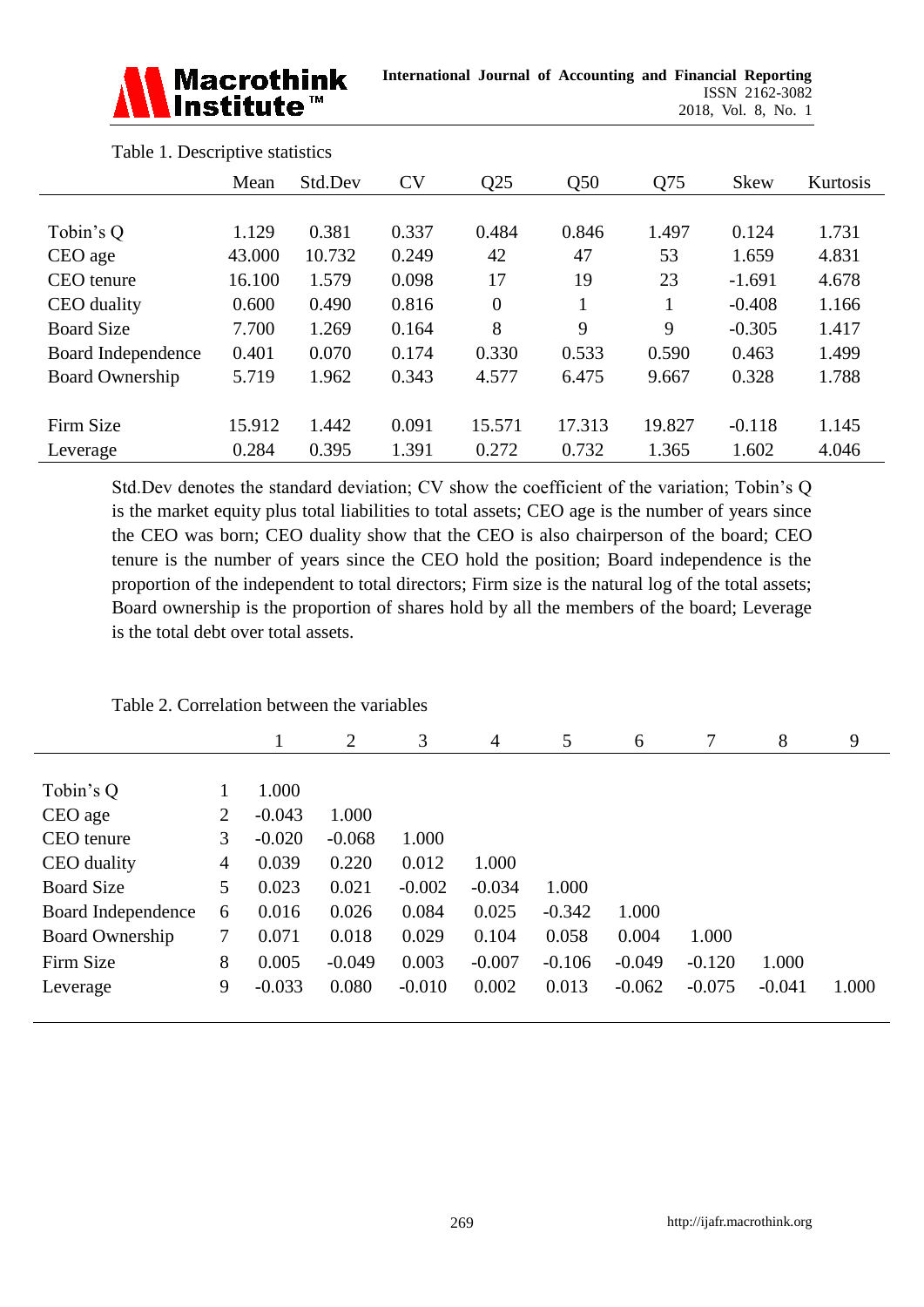



Figure 1. Quantile-Quantile plot of CEO tenure, CEO duality, and CEO age with the Tobin's

Q



Figure 2. Tobin's Q ratio for all Organizations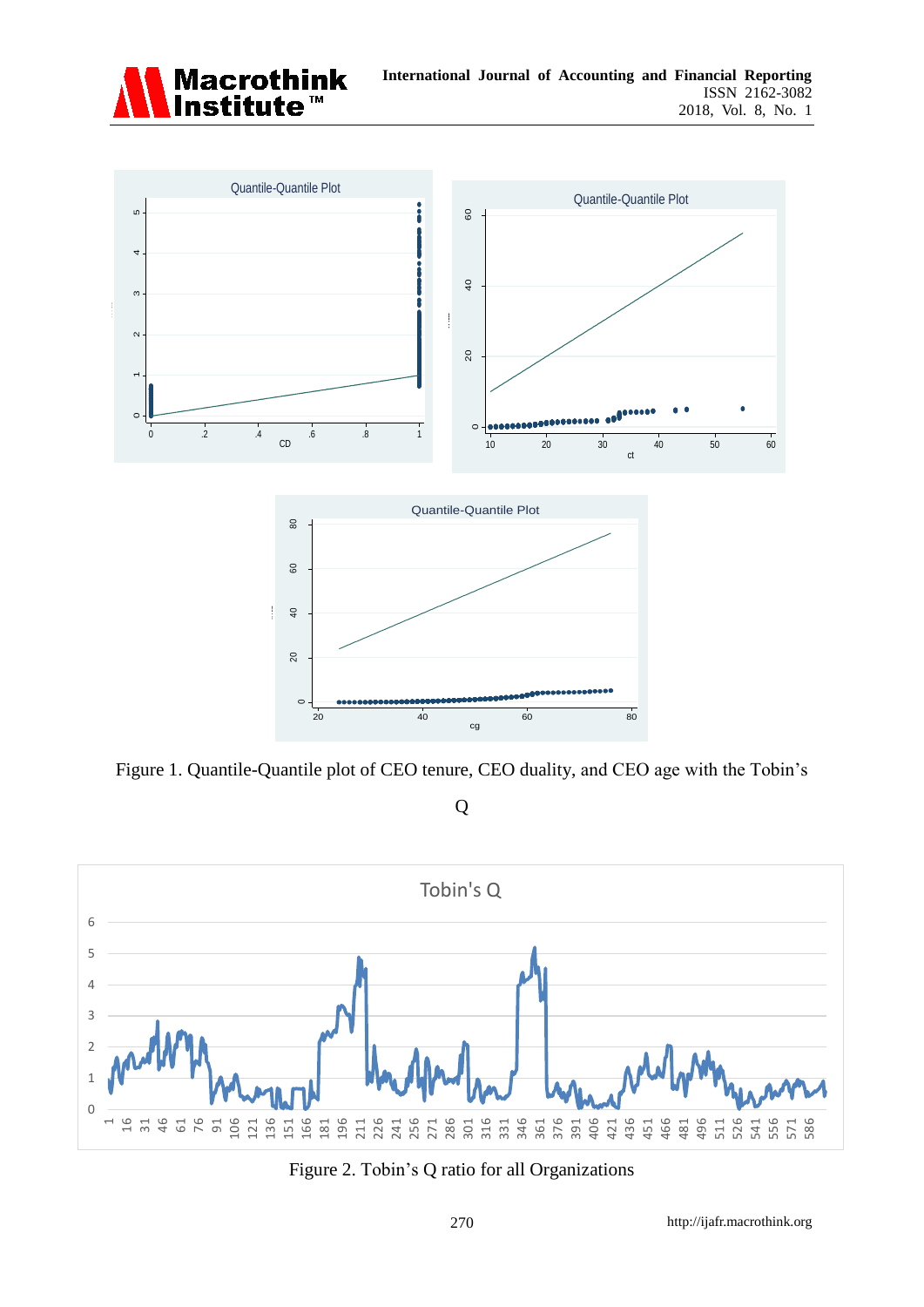

## *4.2 Multivariate Regressions*

Table 3 explains the regression results of the Tobin's Q on CEO and the organization characteristics. The OLS estimations show that CEO age and CEO tenure have negative and statistically significant influence on the firm valuation. More specifically, a one year rise in CEO age is related with a 0.60% decrease in Tobin's Q whereas one more year of CEO tenure is linked with a more decrease in Tobin's Q about 3%. The Quantile regressions expose that CEO age has a statistically significant influence on a firm valuation that is about the same through all quantiles. As compare the influence of CEO tenure is restricted on the Quantile at which it is assessed. The lower quantiles, CEO tenure seems to have no observable influence on a firm valuation. Therefore, this influence might be more and statistically significant in growth organizations. The results show that the influence of tenure is dependent on the growth opportunities facing an organizations, whereas the effect of CEO age is independent of the growth characteristics of the organizations. The stronger negative influence of CEO tenure for greater Q organizations recommends that the damaging influence of a longer serving CEO is more expensive for growth organizations than for mature organizations. The identical influence of age through the quantiles might be driven by "managerial characteristics, such as the individual elasticity and energy linked with the youth" that equally influence both growth and mature organizations.

CEO duality seems to have a greatly statistically significant influence on a firm valuation. The organizations where the CEO is also the chairperson of the board, the OLS results shows that Tobin's Q is 16.7% more than in firms where these two responsibilities are separated. This result is in line with the stewardship opinions that duality stimulates the strong organization headship (Finkelstein and Hambrick, 1996) and allows immediate reactions to outside tasks. Additionally, the Quantile regressions denote an extraordinary variation from low to high quantiles. In a low growth organization, the influence of duality is close to zero and also insignificant, but the effect rises consistently through the quantiles and at the  $90<sup>th</sup>$ percentile. It means the high growth organizations, the effect is twice as more as the one specified by the OLS regressions. Ramdani and Witteloostuijn (2010) also find a positive association among duality and return on assets that rises with the quantile of return on asset. As for as the together results, the Quantile regression shows that CEO age, tenure, and duality play an important role that what the OLS effects seems to recommend. More essentially, excluding for CEO age, they occur in high growth organizations more than in the low growth organizations whereas the importance in the economy is likely to decrease over the time period. This suggest that the real effects are expected to be more significant, meanwhile they restrain the progress of organizations whose encumbrance in the particular economy is probably to increase in the future.

The other empirical research work report the results for which the effects fluctuate according to the industry region. Henderson et al., (2006) confirmed that CEO tenure is positively associated to the firm's profitability in the food sector, but is negatively related with the firm profitability in the computer sector. The results of this study is consistent with their finding. The intention for the diverse effect on a firm valuation might be that the high growth firms, which are categorized by more Tobin's Q, usually require the CEOs who are willing to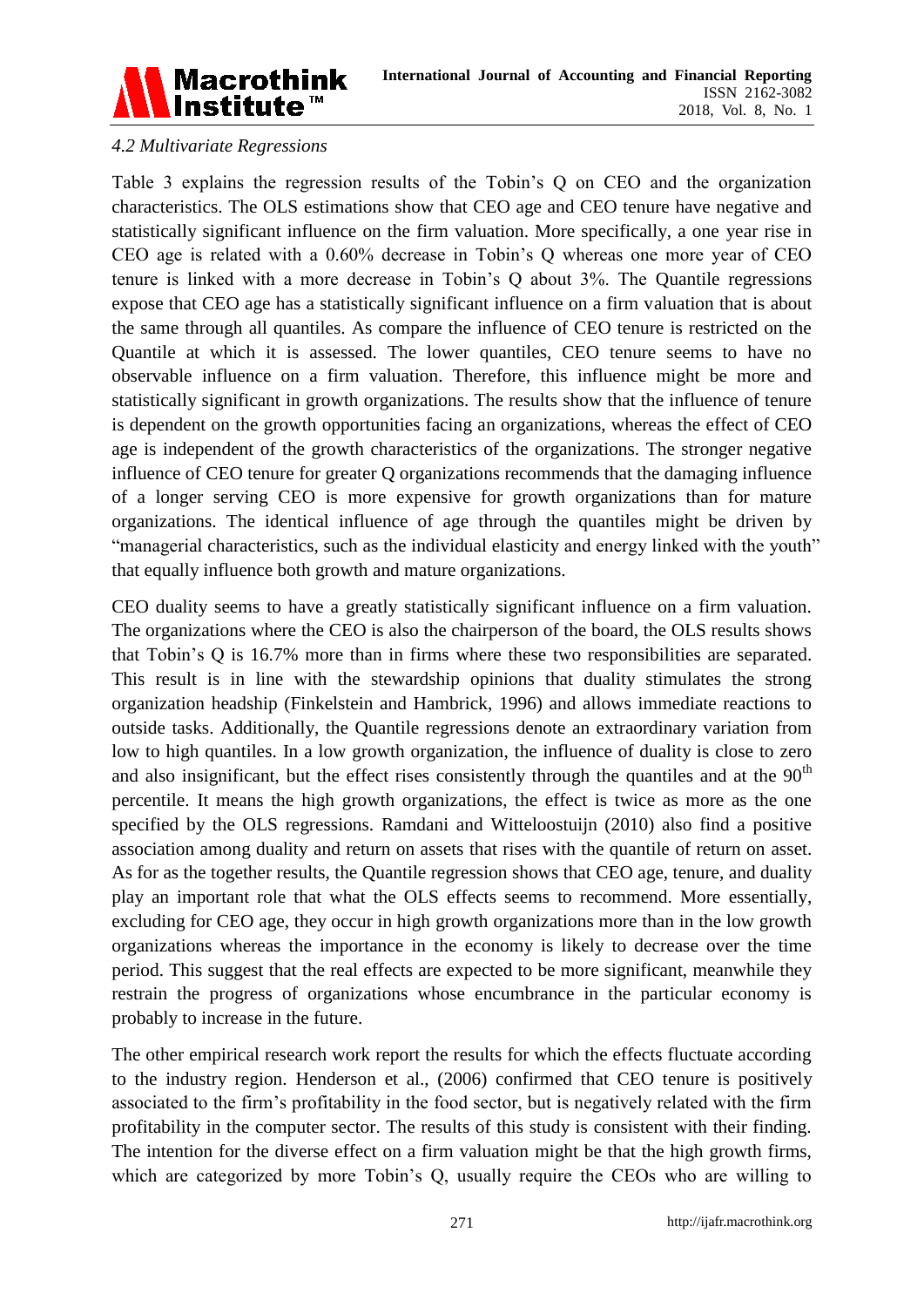

encirclement new patterns and who are open to different new ideas. These quantiles tend to decrease with the tenure, it is anticipated that firms with long serving CEOs are categorized by lower the performance.

The results of the control variables are consistent with the results explained in the literature. The size of the board is inversely linked with the firm valuation, which is in line with the (Yermack, 1996; Nazir et al., 2016). It means that the members of group's might become less intricate in a strategic decision making, due to the co-ordination problems, which has the value of damaging the organization's ability to initiate the change of strategic. The board independence is linked with an insignificant effect by OLS, but it seems to have a positive effect at the higher quantiles. After all, the board ownership has a positive influence on the firm's valuations. All of these results is in line with the idea that stock ownership is favorable to the firm value (Bhagat and Bolton, 2008).

| Table 3. Regressions results of CEO Characteristics on firm valuation |  |  |  |
|-----------------------------------------------------------------------|--|--|--|
|-----------------------------------------------------------------------|--|--|--|

| Variables           | <b>OLS</b>          | <b>Quantile Regressions</b> |                      |                     |                      |  |
|---------------------|---------------------|-----------------------------|----------------------|---------------------|----------------------|--|
|                     |                     | 0.25                        | 0.50                 | 0.75                | 0.90                 |  |
| CEO age             | $-0.0060(-1.12)$ ** | $-0.0046(-2.17)$ **         | $-0.0019(-2.99)$ **  | $-0.0076(-1.10)$ ** | $-0.0074(-1.23)*$    |  |
| CEO tenure          | $-0.0331(-1.98)$ *  | 0.0057(0.13)                | $-0.0083(-1.49)$     | $-0.018(-2.09)*$    | $-0.017(-2.21)$ *    |  |
| CEO duality         | $0.1675(1.79)$ **   | $-0.0014(-0.02)$            | $0.0298(1.99)$ **    | $0.2061(1.59)$ **   | $0.2787(1.43)$ *     |  |
| <b>Board Size</b>   | $-0.0148(-0.61)$ *  | $-0.047(-2.43)$ **          | $-0.0422(-3.62)$ *   | $-0.0185(-0.44)$    | $-0.1803 (-1.62)$ ** |  |
| Board Independence  | 0.7716(1.01)        | 0.6051(1.64)                | $-0.1436 (-2.34)$ ** | $1.7867(2.08)*$     | $1.3765(2.89)$ **    |  |
| Board Ownership     | $0.0615(3.86)$ ***  | $0.0298(2.33)$ **           | $0.0713(3.63)*$      | $0.1127(4.08)$ ***  | 0.1494(2.06)         |  |
| Firm Size           | $0.1640(7.69)$ **   | $0.1490(5.13)$ **           | $0.1205(9.89)$ *     | $0.1087(10.43)$ **  | $0.1198(9.65)*$      |  |
| Leverage            | $-0.8471(-2.87)$ ** | $-0.5774(3.18)$ **          | $-0.2409(-4.76)$ **  | $-0.2871(3.32)$ **  | $-0.1470(2.18)$ *    |  |
| Constant            | 0.7995(1.39)        | 0.4523(2.02)                | 1.4953(1.43)         | 0.6782(1.68)        | 0.2181(1.98)         |  |
| $R^2$ /Pseudo $R^2$ | 0.2595              | 0.1678                      | 0.1823               | 0.2011              | 0.2190               |  |

Note: \*\*\*, \*\* and \* are 1%, 5% and 10% of significant levels, respectively.

#### **5. Conclusion**

This paper examines the effects of CEO characteristics on a firm valuation using a sample of Chinese firms over the period of 2007-2016. We consider the effects of three CEO characteristics that previous empirical work have shown to be essential elements of firm's valuation: CEO age, CEO tenure, and CEO duality. The CEO age and CEO tenure, the first paper to give complete indication on their effects on firm valuation. Moreover, the first study to examine the effects of these CEO characteristics using a Quantile regressions. The Quantile regression methodology permits us to perceive the distinction effects of some of the CEO characteristics on the firm valuation through the high and low growth firms, so giving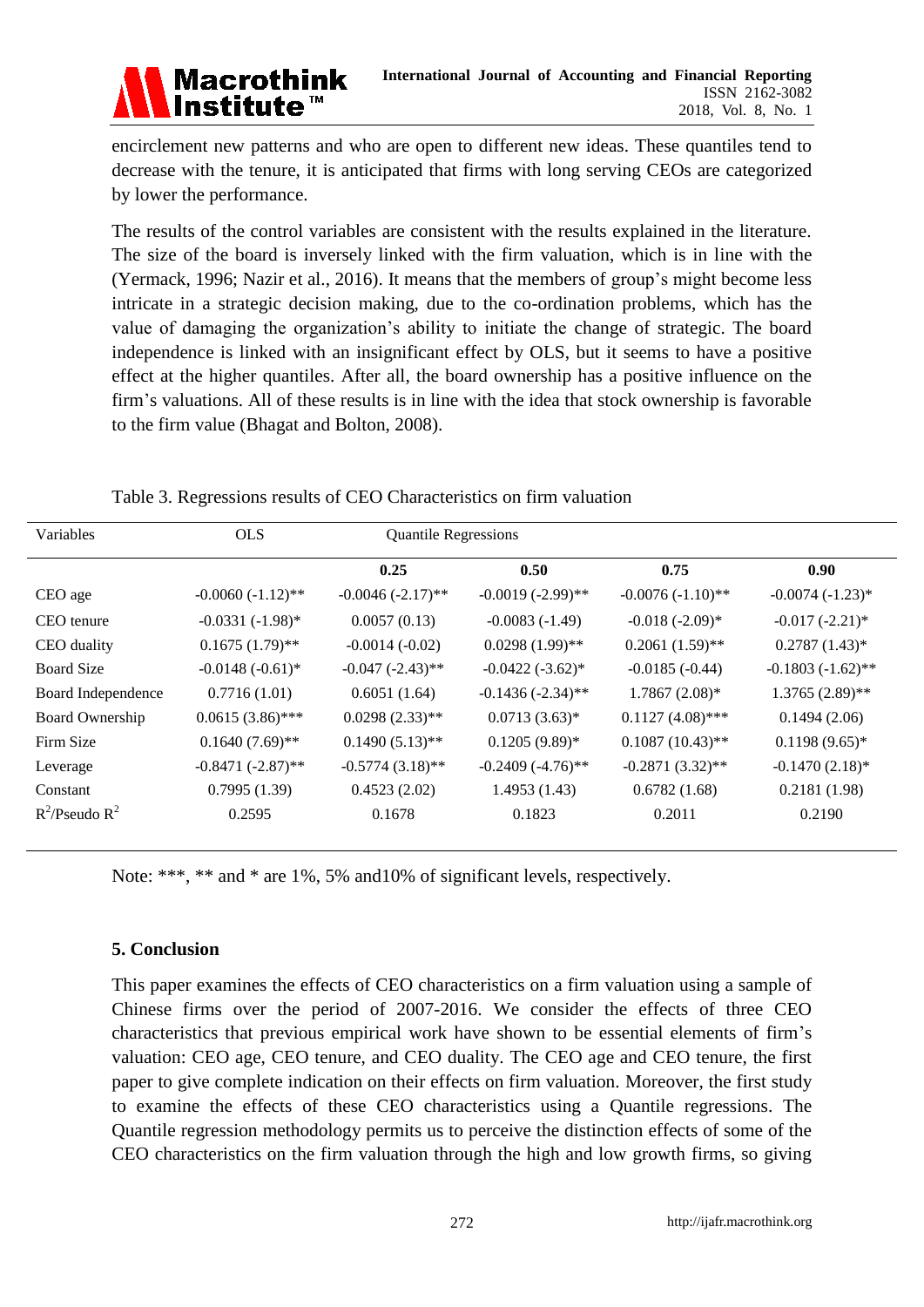

new perceptions into the mechanism through which CEO characteristics influence the firm valuation.

The results show that CEO age is negatively linked with Tobin's Q, the performance measure, which means that the portfolio returns for organizations managed by the younger CEOs better perform those for organizations with older CEOs. This study also find that this effect does not fluctuate through mature and growth organizations. The CEO age and tenure shows a negative linked with the firm valuation. We find that the effects of CEO tenure fluctuate distinctly through growth opportunities: the effect is more prominent in high growth organizations and is irrelevant in low growth organizations. This recommends that the cost of conventionality of the long serving CEOs is small in mature low growth organizations and that the better experience and knowledge of the organization of such CEOs more than offset the possibly damaging effects of their greater conventionality. The cost of conventionality is more in vibrant growth organizations, and the match between an organization's atmosphere and its policies might decline as the CEO tenure rises, leading to a statistically negative influence on a firm valuation. The indication is that mature and growth firms aspect different costs and profits of CEO tenure foremost to different leading CEO tenures.

Finally, we contribute to the discussion on the effects of board headship on a firm valuation. According to the agency theory expects a negative effect, which is consistent by a number of empirical research work (Barker, 2002; Bhagat and Bolton, 2008). On the other hand, the stewardship theory suggests a positive effect which is supported by (Nazir et al., 2016). Our OLS regression results endorse a statistically significant positive association among CEO duality and firm valuation, supporting the stewardship theory. Furthermore, the Quantile regression expose that this relationship is significant only for higher quantiles of Tobin's Q. Whereas the duality might be complained on the ground that it obstructs the board's capability to observe the CEO and limits the board's supremacy to fire an incompetent CEO, it also accelerates the quick decision making. This is particularly essential in high growth organizations due to their quickly changing atmosphere; hereafter the stronger effect in the higher quantiles of the firm valuation. The assessments of the supervisory bodies are also divided on this issue: CEO duality is dispirited in the corporate governance codes. In the light of the corporate governance code recommendation, which is not favor of the CEO duality, but our results show that CEO duality is essentially related with better firm valuation in China, and also this is a positive effect is focused in the growth firms. At last this result highlights the importance of enlightening strategy which is endorsements by this empirical research.

This research will be helpful to the further researchers as it provided with good theoretical and practical implications of the variables under this study in the performance situation. Further research can examination by containing the role of the technology innovation to measure its influence along with the CEO characteristics on the organizations' valuation.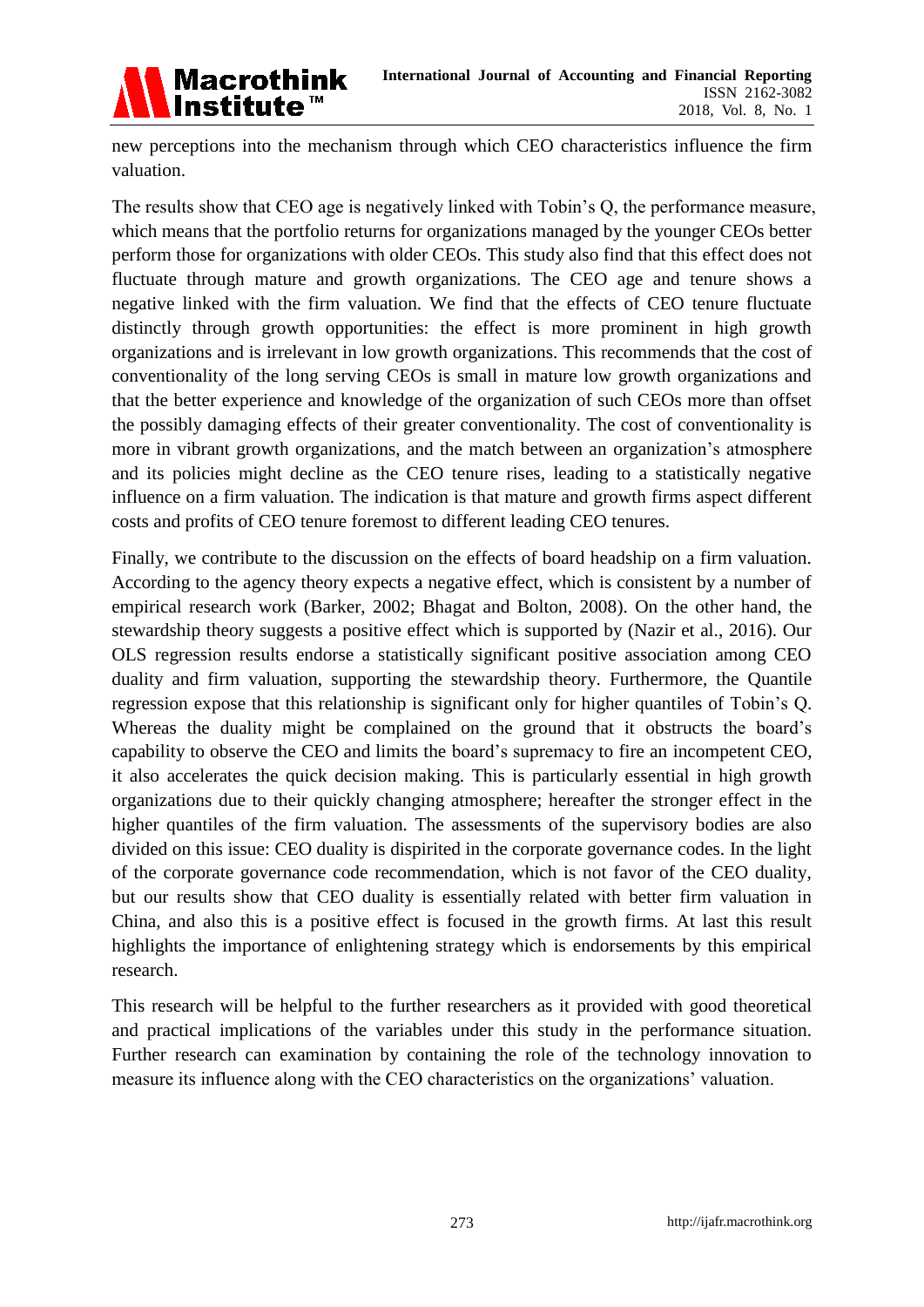

#### **References**

Adams, R., & Ferreira, D. (2009). Women in the boardroom and their impact on governance and performance. *Journal of Financial Economics, 94*(2), 291-309. https://doi.org/10.1016/j.jfineco.2008.10.007

Allegrini, G. (2013). Corporate boards, audit committees and voluntary disclosure: Evidence from Italian listed companies *Journal of Management and Governance, 17*(1), 187-126. https://doi.org/10.1007/s10997-011-9168-3

Barker, V. L. (2002). CEO characteristics and firm R&D spending. *Management Science, 48*, 782-801. https://doi.org/10.1287/mnsc.48.6.782.187

Barontini, R., & Caprio, L. (2006). The effect of family control on firm value and performance: Evidence from continental Europe. *European Financial Management, 12*(5), 689-723. https://doi.org/10.1111/j.1468-036X.2006.00273.x

Bhagat, S., & Bolton, B. (2008). Corporate governance and firm performance. *Journal of Corporate Finance, 14*, 257-273. https://doi.org/10.1016/j.jcorpfin.2008.03.006

Boyd. (1995). CEO duality and firm performance: A contingency model. *Strategic Management Journal, 16*, 301-312. https://doi.org/10.1002/smj.4250160404

Byrd, J., & Hickman, K. (1992). Do outside directors monitor managers? Evidence from tender offer bids. *Journal of Financial Economics, 32*(2), 195-221. https://doi.org/10.1016/0304-405X(92)90018-S

Child, J. (1975). Managerial and organizational factors associated with company performance-Part II. A contingency analysis. *Journal of Management Studies, 12*, 12-27. https://doi.org/10.1111/j.1467-6486.1975.tb00884.x

Daily, C. M. (1997). Sources of CEO power and firm financial performance: A longitudinal assessment. *Journal of Management*. https://doi.org/10.1177/014920639702300201

Davidson, W. N. (2007). The influence of executive age, career horizon and incentives on pre-turnover earnings management. *Journal of Management and Governance, 11*(1), 45-60. https://doi.org/10.1007/s10997-007-9015-8

Finkelstein, D. (1994). CEO duality as a double-edged sword: How boards of directors balance entrenchment avoidance and unity of command. *Academy of Management Journal, 37*, 1079-1108. https://doi.org/10.2307/256667

Finkelstein, S., & Hambrick, D. (1996). *Strategic leadership: Top executives and their effects on organizations.* Nashville: TN: South-Western Publishing.

Finkelstein. (1994). CEO duality as a double-edged sword: How boards of directors balance entrenchment avoidance and unity of command. *Academy of Management Journal, 37*, 1079-1108. https://doi.org/10.2307/256667

Gibbons, M. (1992). Does executive compensation affect investment. *Journal of Applied Corporate Finance, 5*(2), 99-109. https://doi.org/10.1111/j.1745-6622.1992.tb00493.x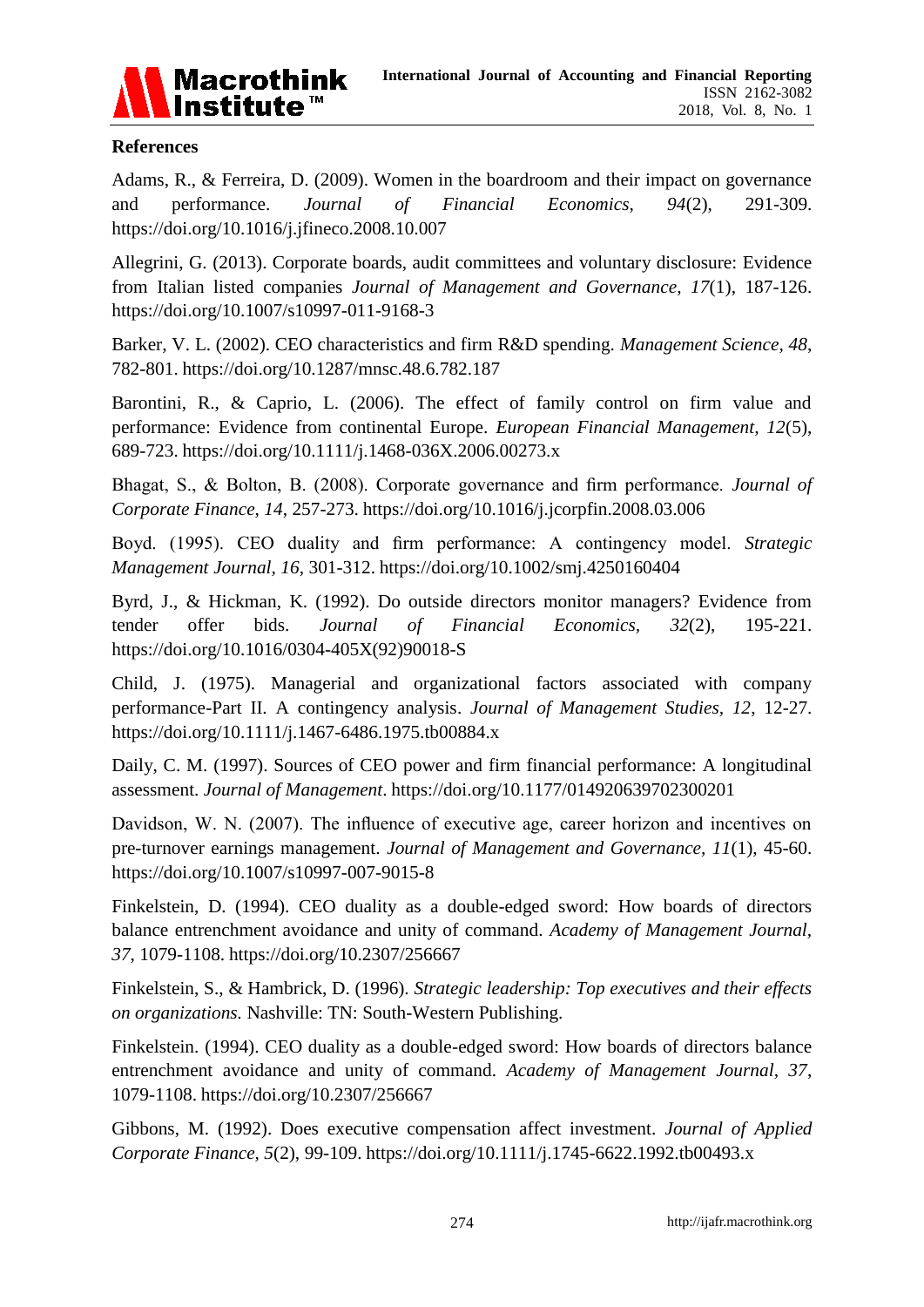

Hampel. (1998). *Final report of the committee on Corporate Governance.* London: Gee.

Henderson, A. D. (2006). How quickly do CEOs become obsolete? Industry dynamism, CEO tenure, and company performance. *Strategic Management Journal, 27*(5), 447-460. https://doi.org/10.1002/smj.524

Hermalin, & Weisbach. (1991). The effects of board composition and direct incentives on firm performance. *Financial Management, 20*(4), 101–112. https://doi.org/10.2307/3665716

Hirshleifer. (1993). Managerial reputation and corporate investment decisions. *Financial Management, 22*(2), 145-160. https://doi.org/10.2307/3665866

Jensen, M. (1983). The modern industrial revolution, exit, and the failure of internal control systems. *Journal of Finance*, 48, 831-880. https://doi.org/10.1111/j.1540-6261.1993.tb04022.x

Johnson, D. (1997). Sources of CEO power and firm financial performance: A longitudinal assessment. *Journal of Management, 76*(2), 323-329.

Kang, E. Z. (2005). Board leadership structure and firm performance. *An International Review Corporate Governance, 13*(6), 785-799. https://doi.org/10.1111/j.1467-8683.2005.00470.x

Kim, S. S. (2016). Do CEOs exercise managerial discretion to save their jobs? *Journal of Management and Governance, 20*(1), 179-200. https://doi.org/10.1007/s10997-014-9300-2

Kitchell. (1997). CEO characteristics and technological innovativeness: A Canadian perspective. *Canadian Journal of Administrative Sciences, 14*(2), 111-121. https://doi.org/10.1111/j.1936-4490.1997.tb00123.x

Lorsch, J. (1989). Pawns and Potentes: The reality of America's Corporate Boards,. *Harvard Business School Press, Boston, MA.*

Mason P, H. D. (1984). The organization as a reflection of its top managers. *Academy of Management Review, 9*, 193-206.

Matta E, B. P. (2008). The accentuated CEO career horizon problem: evidence from international acquisitions. *Strategic Management Journal, 29*, 683-700. https://doi.org/10.1002/smj.680

McClelland, P. (2012). CEO career horizon and tenure: Future performance implications under different contingencies. *Journal of Business Research, 65*, 1387-1393. https://doi.org/10.1016/j.jbusres.2011.09.003

Miller, D. (1991). Stale in the saddle: CEO tenure and the match between organization and environment. *Management Science, 37*, 34-52. https://doi.org/10.1287/mnsc.37.1.34

Morck, S. V. (1988). Management ownership and market valuation: An empirical analysis. *Journal of Financial Economics, 20*, 293-315. https://doi.org/10.1016/0304-405X(88)90048-7